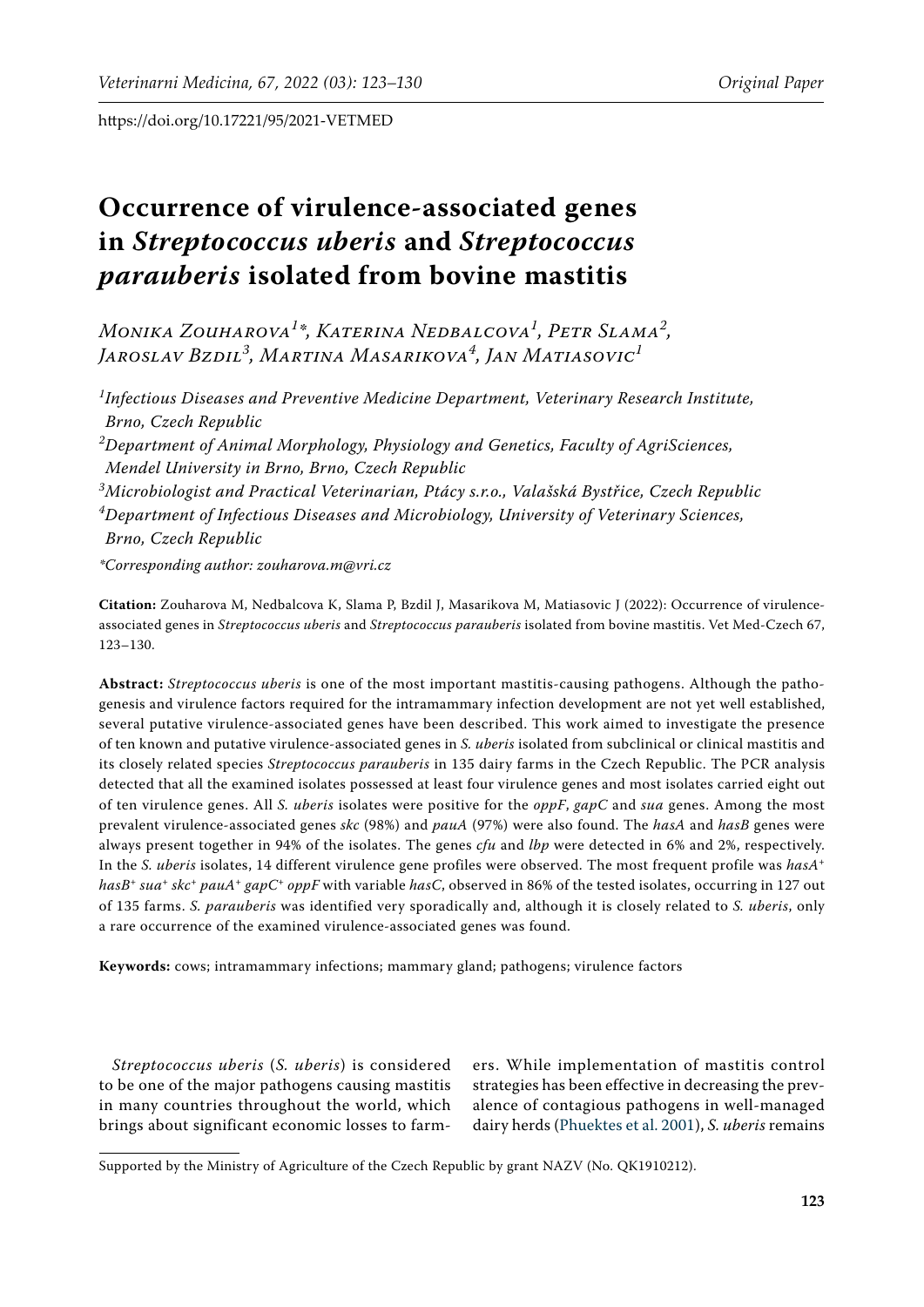responsible for a significant proportion of clinical and mainly subclinical mastitis ([Bradley et al. 2007](#page-6-0); [Vezina et al. 2021](#page-7-1)).

*S. uberis* is a ubiquitous bacterium in the cow's environment, in particular in places where cows gather and rest, and it can also be isolated from different parts of the cow's body. These environmental strains are typically associated with transient intramammary infections (IMI). However, some strains of *S. uberis* can be more adapted to the mammary gland and show varying degrees of contagiousness and can spread directly from cow to cow, probably during the milking process. These strains are able to persist in the mammary gland and cause recurrent infections, even during several lactations ([Phuektes](#page-7-0)  [et al. 2001;](#page-7-0) [Tassi et al. 2013\)](#page-7-2). The understanding of the pathogenesis and virulence factors required for IMI is not well established. Among the most important virulence factors that causes persistence in the mammary gland is the ability to produce the surface adhesive molecule SUAM (*Streptococcus uberis* adhesion molecule). This protein binds the lactoferrin present in the milk and together with a receptor on the surface of bovine mammary epithelial cells creates a molecular bridge, which allows the bacteria to adhere and internalise into epithelial cells, where humoral hosts defences and antimicrobials in the milk are essentially ineffective [\(Almeida et al. 2011\)](#page-6-1). Other important factors are the biofilm formation and production of hyaluronic acid capsules, which make the bacteria resistant to phagocytosis and reduce the effect of antimicrobials ([Ward et al. 2001](#page-7-3); [Kromker et al. 2014](#page-6-2)). Several other putative virulence factors have been described in *S. uberis* – plasminogen activator proteins such as PauA ([Rosey et al. 1999](#page-7-4)) and SK ([Johnsen et al. 1999\)](#page-6-3), lactoferrin binding proteins [\(Moshynskyy et al. 2003\)](#page-7-5), the CAMP factor ([Jiang](#page-6-4)  [et al. 1996](#page-6-4)), a surface dehydrogenase protein GapC [\(Pancholi and Fischetti 1993](#page-7-6)) and Opp proteins involved in the active transport of solutes essential for growth in milk ([Smith et al. 2002\)](#page-7-7). The factors of virulence are not known completely, and it is suggested that their expression varies from one strain to the other ([Kromker et al. 2014](#page-6-2)).

Unlike *S. uberis, S. parauberis* is rarely detected in mastitis milk samples ([Pitkala et al. 2008](#page-7-8)). However, differentiation of *S. uberis* from *S. parauberis* is difficult because the biochemical and serological characteristics of the two species are essentially indistinguishable ([Jayarao et al. 1991\)](#page-6-5).

Identification of these closely related species could be performed by molecular methods ([Jayarao](#page-6-5) [et al. 1991\)](#page-6-5), but they could be easily misdiagnosed ([Pitkala et al. 2008](#page-7-8)) using routine conventional tests. The inability to distinguish *S. uberis* from *S. parauberis* could result in erroneous conclusions concerning the epidemiology of *S. uberis*, such as the identification of the reservoirs and mode of transmission ([Jayarao et al. 1991](#page-6-5)). There is a paucity of information on the virulence factors in *S. parauberis* in the literature.

The objective of the current study was to investigate the genotypic variation and distribution of virulence-associated genes of *S. uberis* and *S. parauberis* isolated from mastitis milk samples in the Czech Republic.

## **MATERIAL AND METHODS**

#### **Sample collection**

A total of 190 strains of *S. uberis* isolated from subclinical (according to the high number of somatic cells found in the production control programmes, with a cut-off of 400 000 cells per ml) and clinical cow mastitis were used in this study. The samples of mastitis milk were collected from 135 different farms in the Czech Republic from 2019–2021. After sampling, the milk was kept in containers at  $6-8$  °C and delivered to the laboratory within 2 hours. Only one isolate per farm was used in the study, but if different virulence factor gene profiles were detected on one farm, all of these isolates were included.

## **Bacterial identification**

Ten microlitres of milk samples were plated onto Columbia agar (Oxoid, Basingstoke, UK) supplemented with 5% defibrinated sheep blood at 37 °C for 48 hours. The isolates were assessed based on the colony appearance, Gram stain reaction and catalase test, and subsequently identified by the phenotypic molecular method using a MALDI-TOF MS mass detector (Bruker Daltonics GmbH, Bremen, Germany).

Subsequently, the strain was confirmed by the detection of the *S. uberis*-specific 16S rRNA gene or *S. parauberis*-specific 16S rRNA gene by polymerase chain reaction (PCR) ([Table 1](#page-2-0)).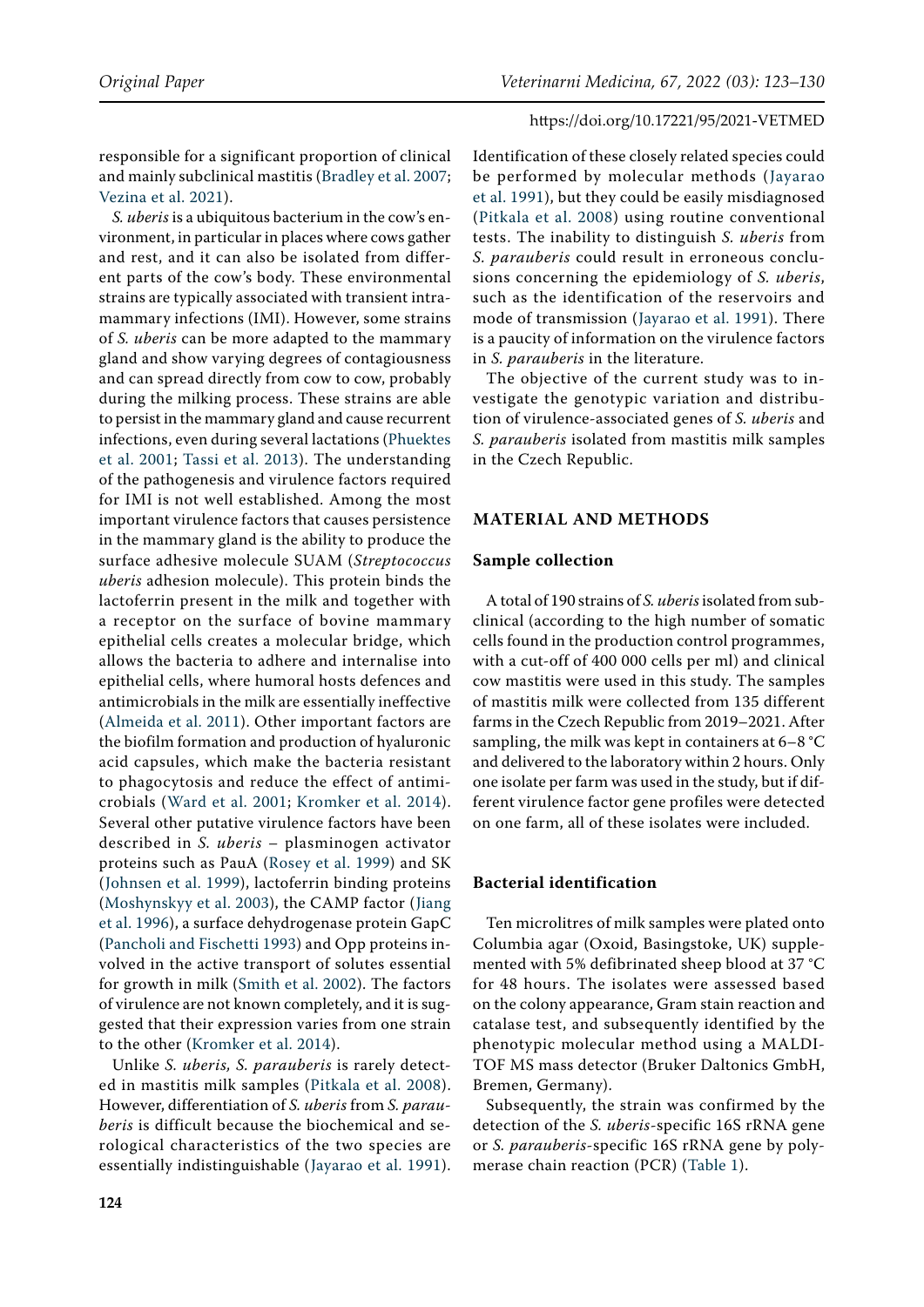<span id="page-2-0"></span>

| Table 1. Oligonucleotide primers used in this study for the <i>S. uberis</i> and <i>S. parauberis</i> virulence gene detectior |  |  |  |  |  |  |  |  |  |
|--------------------------------------------------------------------------------------------------------------------------------|--|--|--|--|--|--|--|--|--|
|--------------------------------------------------------------------------------------------------------------------------------|--|--|--|--|--|--|--|--|--|

| Virulence factor                   | Genes           | Nucleotide sequence (5'-3')                                       | Amplicon<br>size | References               |
|------------------------------------|-----------------|-------------------------------------------------------------------|------------------|--------------------------|
| Hyaluronic acid                    | hasA            | F: GAAAGGTCTGATGCTGAT<br>R: TCATCCCCTATGCTTACAG                   | 600              | Ward et al.<br>(2001)    |
| Hyaluronic acid                    | hasB            | F: TCTAGACGCCGATCAAGC<br>R: TGAATTCCYATGCGTCGATC                  | 300              | Ward et al.<br>(2001)    |
| Hyaluronic acid                    | hasC            | F: TGCTTGGTGACGATTTGATG<br>R: GTCCAATGATAGCAAGGTACAC              | 300              | Field et al.<br>(2003)   |
| Epithelial cell<br>invasion        | sua             | F: ACGCAAGGTGCTCAAGAGTT<br>R: TGAACAAGCGATTCGTCAAG                | 776              | Reinoso et al.<br>(2011) |
| Surface dehydro-<br>genase protein | gapC            | F: GCTCCTGGTGGAGATGATGT<br>R: GTCACCAGTGTAAGCGTGGA                | 200              | Reinoso et al.<br>(2011) |
| Lactoferrin bind-<br>ing protein   | lbp             | F: CGACCCTTCAGATTGGATTC<br>R: TAGCAGCATCACGTTCTTCG                | 698              | Reinoso et al.<br>(2011) |
| Solvent active<br>transfer         | oppF            | F: GGCCTAACCAAAACGAAACA<br>R: GGCTCTGGAATTGCTGAAAG                | 419              | Smith et al.<br>(2002)   |
| Plasminogen<br>activator proteins  | pauA            | F: GAGATTCCTCTCTAGATATCA<br>R: GGGCTGCAGATCCGTTAAAAAATGACATTAATAT | 1 200            | Rosey et al.<br>(1999)   |
| Plasminogen<br>activator           | skc             | F: CTCCTCTCCAACAAAGAGG<br>R: GAAGGCCTTCCCCTTTGAAA                 | 800              | Johnsen et al.<br>(1999) |
| <b>CAMP</b> factor                 | cfu             | F: TATCCCGATTTGCAGCCTAC<br>R: CCTGGTCAACTTGTGCAACTG               | 205              | Reinoso et al.<br>(2011) |
| S. uberis<br>specific              | 16S rRNA ub     | F: CGCATGACAAT GGGTACA<br>R: GCCTTTAACTTCAGACTTATCA               | 445              | Hassan et al.<br>(2001)  |
| S. parauberis<br>specific          | 16S rRNA paraub | F: CATGACAATTAAGTACTCATGTACTA<br>R: CACCACCTGTCACCTCTGTC          | 884              | Hassan et al.<br>(2001)  |

# **PCR amplifications of virulence-associated genes and species-specific genes**

The regions in the virulence-associated genes and *S. uberis*-specific gene were amplified using three multiplex PCRs: 1) *hasA, hasB, hasC, sua*; 2) *cfu, lbp, skc, and* the *S. uberis*-specific 16S rRNA gene; 3) *pauA, gapC,* and *oppF*. The multiplex PCRs were previously optimised for the detection of each set of genes. The *S. parauberis*-specific 16S rRNA gene was detected in the simplex PCR in the case of a negative reaction with the *S. uberis*-specific 16S rRNA gene.

A few colonies of a pure bacterial culture were resuspended in 50 µl of sterile distilled water. The suspension was incubated for 10 min at 100 °C and centrifuged for 10 min at 10 000 × *g*. The supernatant was used in the PCR reaction as the template DNA. The 20-μl reaction mixture contained 10 μl of a HotStarTaq Plus Master Mix 2 ×, 1 μl of primers (10 pmol/μl) *(*primer sequences and their product size are shown in [Table 1\)](#page-2-0), 2 μl of a CoralLoad Concentrate 10 × (Qiagen, Hilden, Germany), 4 μl of DNase-free water and 2 μl of DNA.

The cycling conditions were as follows: initial denaturation at 95 °C for 5 min, followed by 30 cycles of denaturation at 94 °C for 30 s, annealing at 55 °C for 90 s, extension at 72 °C for 90 s and final extension at 72 °C for 10 minutes. Ten microlitres of the PCR product was electrophoresed on a 2% [agarose](https://www.sciencedirect.com/topics/agricultural-and-biological-sciences/agarose) gel stained with ethidium bromide (Sigma Aldrich, St. Louis, MO, USA) and the PCR products were visualised under ultraviolet light.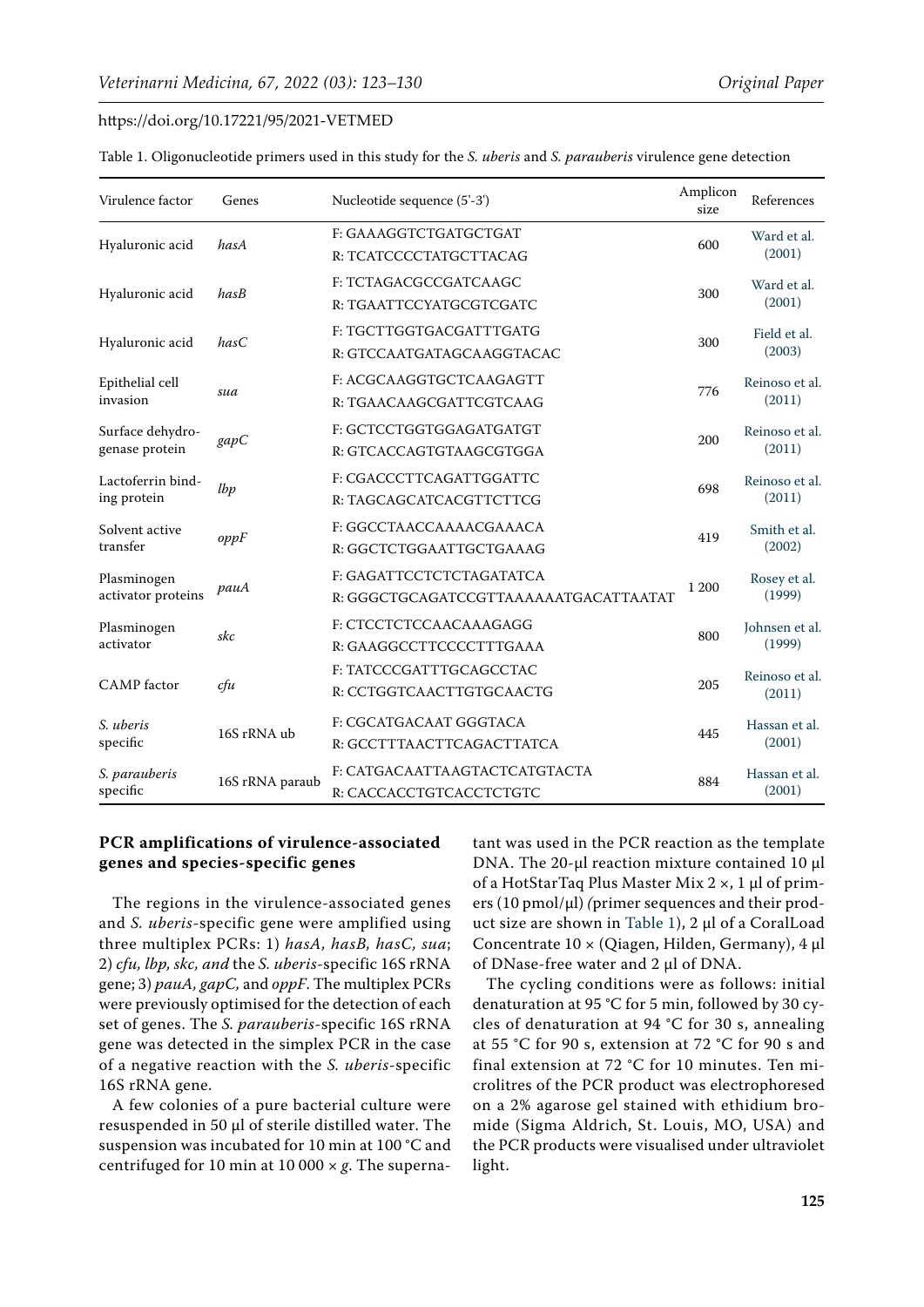## **RESULTS**

A total of 190 isolates from 135 farms, where subclinical or clinical mastitis caused by *S. uberis* occurred, were included in our study and the presence of ten virulence-associated genes was determined. The PCR analysis revealed that all the examined isolates possessed at least four virulence genes, and most isolates carried eight out of ten virulence genes. All the *S. uberis* isolates were positive for the *oppF*, *gapC* and *sua* genes. *Skc* (98%) and *pauA* (97%) were also among the most prevalent virulence-associated genes. The *hasA* and *hasB* genes were always present together in 94% of the isolates. The *hasC* gene was very variable, 62% of the isolates possessed this gene and the isolates *hasC<sup>+</sup>* and *hasC–* were often detected in one farm at the same time. The *cfu* and *lbp* genes were detected in 6% and 2% of the isolates, respectively. The prevalence of the virulence factor genes is summarised in [Table 2.](#page-3-0)

In our study, fourteen different virulence gene profiles were observed. The most frequent profile was *hasA*<sup>+</sup> *hasB*<sup>+</sup> *hasC*<sup>+</sup> *sua*<sup>+</sup> *cfu*– *lbp*– *skc*<sup>+</sup> *pauA*<sup>+</sup> *gapC*<sup>+</sup> *oppF<sup>+</sup>* (profile A) observed in 54% of the tested isolates in 103 farms. The profile *hasA*<sup>+</sup> *hasB*<sup>+</sup> *hasC*– *sua*<sup>+</sup> *cfu*– *lbp*– *skc*<sup>+</sup> *pauA*<sup>+</sup> *gapC*<sup>+</sup> *oppF<sup>+</sup>* (profile B) was observed in 32% of the isolates in 62 farms. The other profiles occurred in only 1–2% of the tested isolates. The profile occurrence is shown in [Table 2](#page-3-0).

Of the 135 farms, *S. parauberis* was identified in only five farms – three isolates were detected in the mastitis milk and two in the environment. All the isolates were *gapC*+ and one isolate was *skc*+, and no other gene was detected in the *S. parauberis* isolates [\(Table 3\)](#page-3-1).

| Profile             | No.<br>isolates | $\%$           | hasA            | hasB                             | hasC   | ms                               | $\mathcal{G}u$ | lbp    | зkс                              | pauA                             | gapC   | $\ensuremath{ppF}\xspace$        | No.<br>genes |
|---------------------|-----------------|----------------|-----------------|----------------------------------|--------|----------------------------------|----------------|--------|----------------------------------|----------------------------------|--------|----------------------------------|--------------|
| A                   | 103             | 54             | $^{+}$          | $\begin{array}{c} + \end{array}$ | $^{+}$ | $^{+}$                           |                |        | $^{+}$                           | $^{+}$                           | $^{+}$ | $^{+}$                           | 8            |
| B                   | 62              | 32             | $^{+}$          | $\! + \!\!\!\!$                  |        | $^{+}$                           |                |        | $^{+}$                           | $\begin{array}{c} + \end{array}$ | $^{+}$ | $+$                              | 7            |
| $\mathsf{C}$        | $\overline{4}$  | $\overline{2}$ |                 |                                  |        | $^{+}$                           |                |        | $^{+}$                           | $^{+}$                           | $^{+}$ | $+$                              | 5            |
| D                   | $\bf 4$         | 2              | $^{+}$          | $^{+}$                           | $^{+}$ | $^{+}$                           | $^{+}$         |        | $^{+}$                           | $^{+}$                           | $^{+}$ | $\begin{array}{c} + \end{array}$ | 9            |
| ${\bf E}$           | 3               | 2              | $^{+}$          | $\! + \!\!\!\!$                  | $^{+}$ | $^{+}$                           |                |        | $^{+}$                           |                                  | $^{+}$ | $+$                              | 7            |
| $\rm F$             | 3               | 2              | $+$             | $^{\mathrm{+}}$                  |        | $^{\mathrm{+}}$                  | $^{+}$         |        | $\begin{array}{c} + \end{array}$ | $\begin{array}{c} + \end{array}$ | $^{+}$ | $+$                              | 8            |
| G                   | $\overline{2}$  | 1              | —               | —                                | $+$    | $^{+}$                           |                |        | $^{+}$                           | $^{+}$                           | $^{+}$ | $+$                              | 6            |
| H                   | $\overline{2}$  | 1              |                 |                                  |        | $^{\mathrm{+}}$                  | $+$            |        |                                  |                                  | $^{+}$ | $+$                              | 4            |
| $\bf{I}$            | $\overline{2}$  | 1              | $\ddot{}$       | $\begin{array}{c} + \end{array}$ | $^{+}$ | $^{+}$                           | -              | $^{+}$ | $^{+}$                           | $+$                              | $^{+}$ | $^{+}$                           | 9            |
| J                   | $\mathbf{1}$    | $\mathbf{1}$   | $\ddot{}$       | $\begin{array}{c} + \end{array}$ |        | $^{+}$                           |                | $^{+}$ | $\begin{array}{c} + \end{array}$ | $^{+}$                           | $^{+}$ | $+$                              | 8            |
| К                   | $\mathbf{1}$    | 1              | —               |                                  |        | $^{+}$                           | $^{+}$         | —      | $^{+}$                           | $^{+}$                           | $^{+}$ | $^{+}$                           | 6            |
| L                   |                 | 1              |                 |                                  | $^{+}$ | $\begin{array}{c} + \end{array}$ | $+$            |        |                                  |                                  | $^{+}$ | $^{+}$                           | 5            |
| M                   | $\mathbf{1}$    | 1              |                 |                                  | $^{+}$ | $^{+}$                           | $^{+}$         | —      | $^{+}$                           | $\, +$                           | $^{+}$ | $^{+}$                           | 7            |
| N                   | $\mathbf{1}$    | $\mathbf{1}$   | $^{\mathrm{+}}$ | $^+$                             | $^{+}$ | $^{+}$                           |                |        |                                  | $^{+}$                           | $^{+}$ | $^{+}$                           | 7            |
| Gene prevalence (%) |                 | 94             | 94              | 62                               | 100    | 6                                | $\overline{2}$ | 98     | 97                               | 100                              | 100    |                                  |              |

<span id="page-3-0"></span>Table 2. Prevalence of the virulence factor genes and the gene profiles of the *S. uberis* isolates (*n* = 190)

 $(+)$  = gene detected;  $(-)$  = gene not detected

<span id="page-3-1"></span>Table 3. Prevalence of the virulence factor genes and the gene profiles in the *S. parauberis* isolates (*n* = 5)

| Profile   | S<br>←<br>◡<br><u>ي.</u> | $\%$ |   | $\infty$<br>ù | has      | a<br>šИ  | $\tilde{}$ | Uф | २<br>∽ | P | gg  | O. | ge<br>∼ |
|-----------|--------------------------|------|---|---------------|----------|----------|------------|----|--------|---|-----|----|---------|
| AA        | 4                        | 80   |   |               |          |          |            |    |        |   |     |    |         |
| <b>BB</b> |                          | 20   |   |               |          |          |            |    |        |   |     | -  |         |
|           | Gene prevalence (%)      |      | 0 |               | $^{(1)}$ | $\theta$ | $\Omega$   | 0  | 20     |   | 100 |    |         |

 $(+)$  = gene detected;  $(-)$  = gene not detected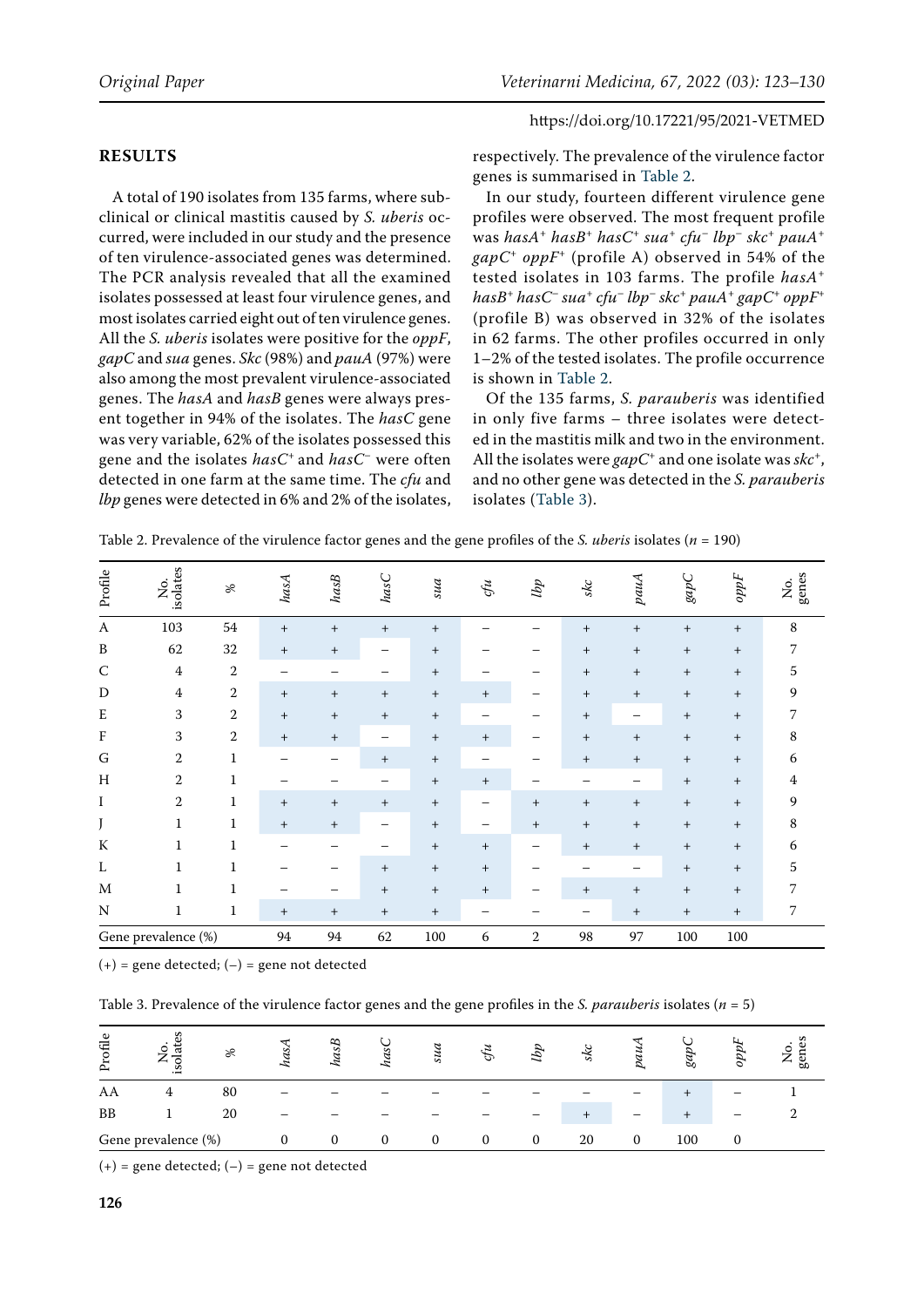### **DISCUSSION**

*S. uberis* is a particularly problematic mammary pathogen due to its ubiquitous occurrence and the ability of some strains to persist in the mammary gland and resist mammary gland defence mechanisms and antimicrobials. *S. uberis* is a genetically highly variable bacterium [635 ST types are described in the multi-locus sequence typing (MLST) database] [\(Davies et al. 2016\)](#page-6-8). Even within one farm, a wide range of genetic variants of *S. uberis* isolates can be detected, some of which are able to infect the mammary gland and cause transient infections, some even persist in the mammary gland over several lactations and cause chronic recurrent infections, while other strains are unable to overcome the defence mechanisms of the teat canal and the mammary gland. It has also been shown that some strains are more resistant to antibiotic treatment than other strains, although they are equally sensitive to the antimicrobial in the laboratory. This is probably due to the ability to form a biofilm and the ability to adhere to and penetrate epithelial cells of the mammary gland, where it is more difficult to achieve an effective concentration of the antimicrobial. Many factors are known or suspected to be involved in the pathogenesis of a mammary gland infection, and it is obvious that different *S. uberis* strains differ in possession of the virulence-associated genes.

In the present study, 190 *S. uberis* isolates (from 135 farms) originating from clinical and mainly subclinical mastitis cases, were investigated for the presence of genes encoding virulence factors and the gene profiles were determined.

The most prevalent virulence-associated genes were *sua, gapC* and *oppF*. The *sua* gene, encoding the SUAM surface protein which, after lactoferrin binding, is responsible for adherence to and internalisation into mammary epithelial cells, was detected in all the *S. uberis* strains isolated from the clinical and subclinical mastitis. The high prevalence of *sua* gene in mastitis isolates has also been shown in other studies (about 98%) [\(Perrig et al.](#page-7-10)  [2015;](#page-7-10) [Kaczorek et al. 2017](#page-6-9)) confirming the importance of these pathogenic strategies in *S. uberis* mastitis and the SUAM is also considered a good vaccine candidate against mastitis ([Almeida et al.](#page-6-10)  [2015](#page-6-10)). None of the *S. parauberis* isolates harboured the *sua* gene, and this may also be the reason why *S. parauberis* is not as successful and is a less prevalent cause of IMI compared to *S. uberis*.

Another gene that was present in 100% of our *S. uberis* isolates and also in all the *S. parauberis* isolates was the housekeeping gene *gapC*. It encodes the GAPDH protein (glyceraldehyde-3-phosphate dehydrogenase), which is described as possibly being associated with the virulence due to its ability to bind some host proteins or to confer resistance against reactive oxygen species produced by the host phagocytic cells ([Pancholi and Fischetti 1992](#page-7-11); [Reinoso et al. 2011\)](#page-7-9). In other studies, a high prevalence of *gapC* gene has also been found (90–100% of isolates) ([Zadoks et al. 2005;](#page-7-12) [Kaczorek et al.](#page-6-9) [2017;](#page-6-9) [Boonyayatra et al. 2018](#page-6-11)). GAPDH is also considered a good immunomodulatory protein and has been a focus of vaccine studies ([Fontaine](#page-6-12) [et al. 2002](#page-6-12)).

Oligopeptide permease, encoded by the *oppF*  gene, is necessary for the utilisation of amino acids from specific peptides, allowing bacterial growth in milk ([Smith et al. 2002\)](#page-7-7). We detected the *oppF* gene in all 190 isolates, but some other studies reported that the *oppF* gene may not be amplified from all the strains [\(Zadoks et al. 2005](#page-7-12); [Boonyayatra](#page-6-11) [et al. 2018\)](#page-6-11), and in the study of [Reinoso et al. \(2011\)](#page-7-9) in Argentina, the *oppF* gene was detected in only 64% of the *S. uberis* isolates.

Different frequencies of the *lbp* gene detected in *S. uberis* have been reported in many countries, ranging from 0% in Poland, 2% in our study in the Czech Republic, to 11.5% in Argentina and even 78.4% in Thailand ([Reinoso et al. 2011](#page-7-9); [Kaczorek](#page-6-9) [et al. 2017](#page-6-9); [Boonyayatra et al. 2018\)](#page-6-11). A similar situation exists with the *cfu* gene encoding the CAMP factor that forms pores in the host-cell membrane and thus causes its lysis ([Jiang et al. 1996](#page-6-4)). Prevalence ranges from 4% in Germany, 6% in our study, 19% in Poland to 35% in Thailand or 77% in Argentina ([Khan et al. 2003;](#page-6-13) [Reinoso et al. 2011](#page-7-9); [Kaczorek](#page-6-9) [et al. 2017](#page-6-9); [Boonyayatra et al. 2018\)](#page-6-11). Possession of these two putative virulence-associated genes does not appear to be necessary for a successful infection, due to its low detection frequency in mastitis strains.

One of the known bacterial defence mechanisms is capsule production which is dependent on the *has* operon. In *S. uberis*, two discrete loci comprising homologues of either *hasAB* or *hasC* were identified and all three genes are essential for the capsule formation ([Ward et al. 2001](#page-7-3)). Our results were in accordance with this statement, because the *hasA* and *hasB* genes were always present together,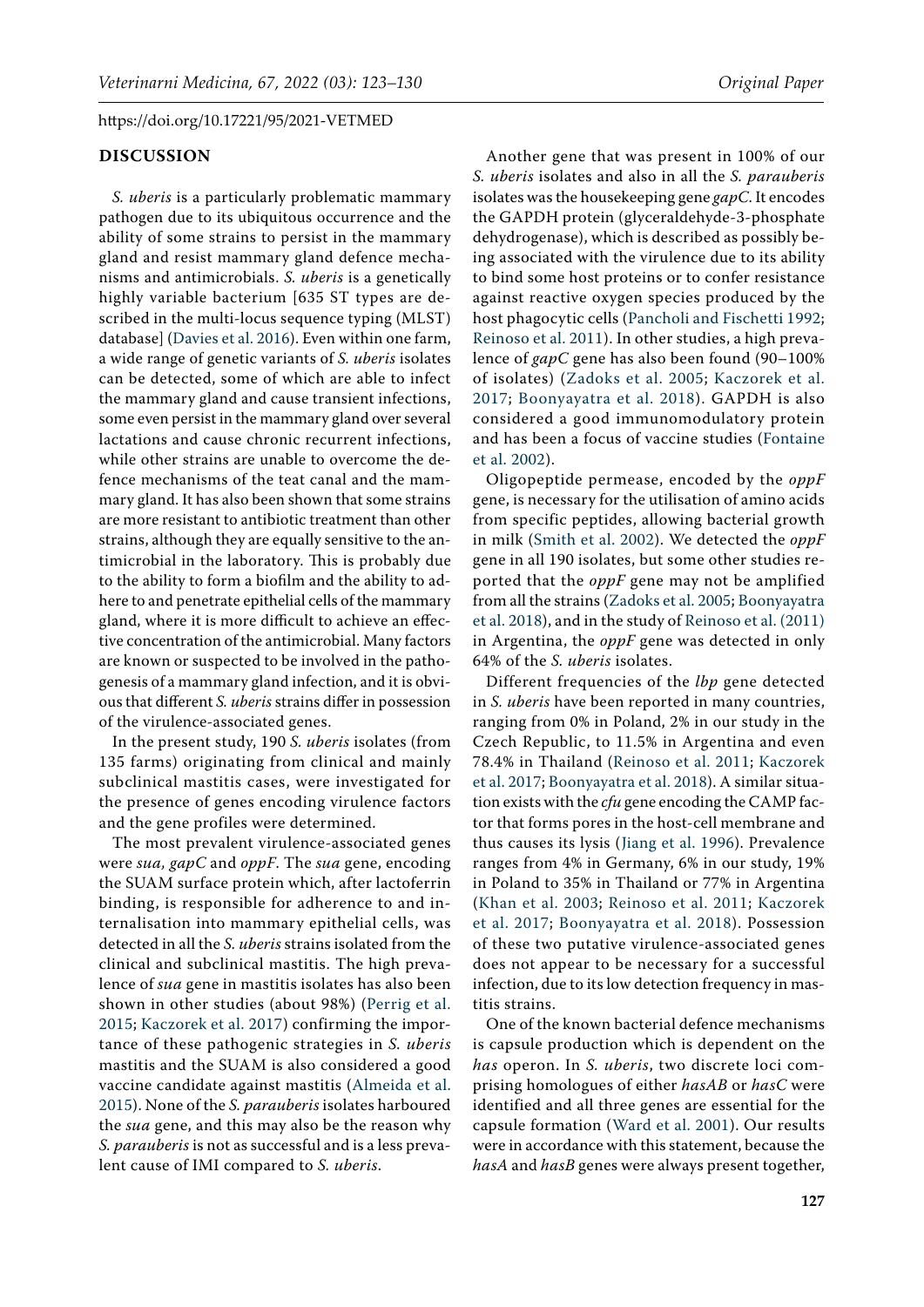specifically in 94% of the isolates. The occurrence of *hasC* (in 62% of isolates) was independent of the occurrence of *hasAB*. The co-occurrence of *hasA* and *hasB* in *S. uberis* has been observed in other studies [\[Boonyayatra et al. \(2018\)](#page-6-11), in 55.7% of the isolates], whereas some other studies described their independent occurrence ([Reinoso et al. 2011](#page-7-9); [Kaczorek et al. 2017\)](#page-6-9). In our experiment, a higher prevalence of *hasAB* and a lower prevalence of *hasC* were detected compared to other studies, in which *hasA* ranging from 17% to 74%, *hasB* from 56% to 79% vs. 94% in our study, and *hasC* ranging from 83% to 92% vs. 62% in our study were found. The co-occurrence of all three genes in the *has* operon, which is probably necessary for the capsule formation, was shown by 60% of the isolates, and similar results were obtained in the study of R[einoso et al.](#page-7-9)  [\(2011\)](#page-7-9). Although *hasABC* genes occurred at a higher frequency in isolates associated with a disease, suggesting that the capsule is required for some aspects of IMI and the pathogenesis, [Ward et al.](#page-7-13)  [\(2009\)](#page-7-13) reported that the hyaluronic acid capsule of *S. uberis* plays only a minor role in the early stages of infection of the lactating mammary gland and resistance to the phagocytosis was ascribed to an undefined component unconnected with the capsular phenotype. In addition, [Field et al. \(2003\)](#page-6-6)  also stated that non-capsulated strains of *S. uberis* are still able to resist the phagocytosis by neutrophils and cause mastitis in dairy cows.

Both *pauA* and *skc* are genes encoding the plasminogen activator proteins which we detected in 98% of the *S. uberis* isolates. It is suggested that the activation of plasminogen to plasmin could result in the hydrolysis of milk proteins and, thus, increase the availability of peptides and amino acids for rapid bacterial growth in the lactating mammary gland during the very early stages of infection. Moreover, the proteolytic activity of plasmin facilitates the bacterial penetration and dissemination into the tissues ([Leigh 1993](#page-6-14)). The high prevalence of *pauA* and *skc* genes in mastitis isolates (our study; [Kaczorek et al. 2017\)](#page-6-9) indicates high importance for IMI and is reasonably considered a good candidate for vaccine development [\(McVey et al. 2005\)](#page-6-15).

In the present study, in the *S. uberis* strains isolated from the clinical and subclinical mastitis, fourteen different virulence gene profiles were observed. The PCR analysis showed that all the examined isolates possess at least four virulence genes, with most isolates carrying eight out of ten virulence genes. The vast majority of the isolates showed the profile *hasA*<sup>+</sup> *hasB*<sup>+</sup> *sua*<sup>+</sup> *cfu*– *lbp*– *skc*<sup>+</sup> *pauA*<sup>+</sup> gapC<sup>+</sup> oppF<sup>+</sup> with the variable *hasC* (*hasC*<sup>+</sup> or *hacC–*), observed in 86% of the tested isolates, occurring in 127 out of 135 farms. Profiles A and B (only different in *hasC*) were often detected in one farm at the same time (in 39 farms). The combination of these factors in profile A and B appears to be beneficial to the strain and increases the likelihood of causing mastitis.

During the almost three-year period of the sample collection in 135 farms, *S. parauberis* was identified in only five farms and, in addition, two isolates originated from the environment, not from the mastitis milk samples. Other studies also showed a low prevalence, [Pitkala et al. \(2008\) r](#page-7-8)eported only two isolates in 111 different farms in Finland, [Bentley](#page-6-16) [et al. \(1993\) r](#page-6-16)eported only three *S. parauberis* isolates of the 206 gram-positive cocci isolated from mastitic milk, [Khan et al. \(2003\)](#page-6-13) identified only one of 131 *Streptococcus* isolates as *S. parauberis* in Germany. These studies also pointed to the difficulty of distinguishing *S. parauberis* from *S. uberis*  by conventional testing, which can cause complications in evaluating the epidemiological data and antibiotic resistance reports, but the occurrence of *S. parauberis* is so low that it is not of critical importance in mastitis diagnostics. In our study, we solved this diagnostic problem by detecting species-specific genes using the PCR technique ([Table 1\)](#page-2-0).

In *S. parauberis*, we detected very few virulenceassociated genes, the gene *gapC* was amplified in all five isolates and the gene *skc* was amplified in one isolate. Despite the very small number of *S. parauberis* isolates, comparison with *S. uberis* shows that these virulence genes are only minimally present in this species, which is in accordance with the fact that *S. parauberis* rarely causes mammary gland inflammation. However, the results indicate that *S. parauberis* is also genetically variable and different isolates carry different virulence-associated genes, and it is also likely that only some isolates are able to penetrate the mammary gland and cause mastitis.

*S. uberis* is a genetically highly variable bacterium with different levels of virulence. In 135 dairy farms, fourteen virulence gene profiles associated with IMI were detected, and the profiles varied between farms, but also within the same herd. One of the profiles significantly predominated, suggest-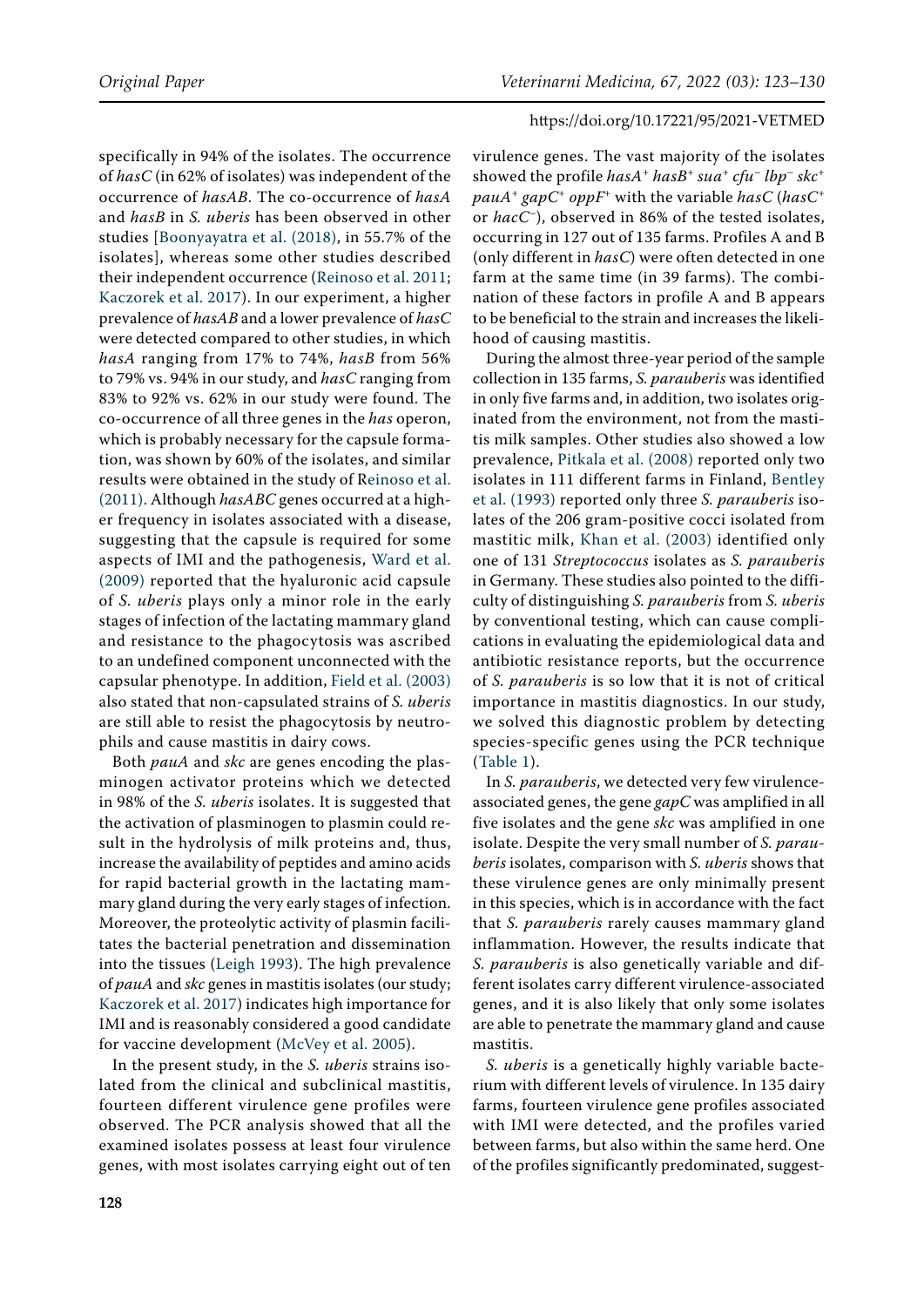ing that the profile *hasA*<sup>+</sup> *hasB*<sup>+</sup> *sua*<sup>+</sup> *cfu*– *lbp*– *skc*<sup>+</sup> *pauA*<sup>+</sup> *gapC*<sup>+</sup> *oppF<sup>+</sup>* with the variable *hasC* appears to be beneficial to the strain and increases the probability of causing mastitis.

Several virulence-associated genes are considered as good targets for vaccine development due to frequent occurrence and their highly conserved nature. However, the involvement of all important virulence factors in the pathogenesis of *S. uberis* mastitis has not been fully elucidated upon, which is a major obstacle for the development of strategies to control this important mastitis pathogen. Further research is needed to discover other important virulence related factors and elucidate upon all the important steps in the pathogenesis of *S. uberis* intramammary infection.

## **Acknowledgement**

We thank Eva Audova for excellent technical assistance and Ing. Ludmila Faldikova for help in preparing the manuscript.

## **Conflict of interest**

The authors declare no conflict of interest.

# **REFERENCES**

- <span id="page-6-1"></span>Almeida RA, Luther DA, Patel D, Oliver SP. Predicted antigenic regions of Streptococcus uberis adhesion molecule (SUAM) are involved in adherence to and internalization into mammary epithelial cells. Vet Microbiol. 2011 Mar 24; 148(2-4):323-8.
- <span id="page-6-10"></span>Almeida RA, Kerro-Dego O, Prado ME, Headrick SI, Lewis MJ, Siebert LJ, Pighetti GM, Oliver SP. Protective effect of anti-SUAM antibodies on Streptococcus uberis mastitis. Vet Res. 2015 Nov;46:133.
- <span id="page-6-16"></span>Bentley RW, Leigh JA, Collins MD. Development and use of species-specific oligonucleotide probes for differentiation of Streptococcus uberis and Streptococcus parauberis. J Clin Microbiol. 1993 Jan;31(1):57-60.
- <span id="page-6-11"></span>Boonyayatra S, Tharavichitkul P, Oliver SP. Virulence-associated genes and molecular typing of Streptococcus uberis associated with bovine mastitis in northern Thailand. Turk J Vet Anim Sci. 2018 Nov;42(1):73-81.
- <span id="page-6-0"></span>Bradley AJ, Leach KA, Breen JE, Green LE, Green MJ. Survey of the incidence and aetiology of mastitis on dairy

farms in England and Wales. Vet Rec. 2007 Feb 24;160 (8):253-7.

- <span id="page-6-8"></span>Davies PL, Leigh JA, Bradley AJ, Archer SC, Emes RD, Green MJ. Molecular epidemiology of Streptococcus uberis clinical mastitis in dairy herds: Strain heterogeneity and transmission. J Clin Microbiol. 2016 Jan;54(1):68-74.
- <span id="page-6-6"></span>Field TR, Ward PN, Pedersen LH, Leigh JA. The hyaluronic acid capsule of Streptococcus uberis is not required for the development of infection and clinical mastitis. Infect Immun. 2003 Jan;71(1):132-9.
- <span id="page-6-12"></span>Fontaine MC, Perez-Casal J, Song XM, Shelford J, Willson PJ, Potter AA. Immunisation of dairy cattle with recombinant Streptococcus uberis GapC or a chimeric CAMP antigen confers protection against heterologous bacterial challenge. Vaccine. 2002 May 22;20(17-18):2278-86.
- <span id="page-6-7"></span>Hassan AA, Khan IU, Abdulmawjood A, Lammler C. Evaluation of PCR methods for rapid identification and differentiation of Streptococcus uberis and Streptococcus parauberis. J Clin Microbiol. 2001 Apr;39(4):1618-21.
- <span id="page-6-5"></span>Jayarao BM, Dore JJ Jr, Baumbach GA, Matthews KR, Oliver SP. Differentiation of Streptococcus uberis from Streptococcus parauberis by polymerase chain reaction and restriction fragment length polymorphism analysis of 16S ribosomal DNA. J Clin Microbiol. 1991 Dec;29(12): 2774-8.
- <span id="page-6-4"></span>Jiang M, Babiuk LA, Potter AA. Cloning, sequencing and expression of the CAMP factor gene of Streptococcus uberis. Microb Pathog. 1996 May;20(5):297-307.
- <span id="page-6-3"></span>Johnsen LB, Poulsen K, Kilian M, Petersen TE. Purification and cloning of a streptokinase from Streptococcus uberis. Infect Immun. 1999 Mar;67(3):1072-8.
- <span id="page-6-9"></span>Kaczorek E, Malaczewska J, Wojcik R, Siwicki AK. Biofilm production and other virulence factors in Streptococcus spp. isolated from clinical cases of bovine mastitis in Poland. BMC Vet Res. 2017 Dec;13(1):398.
- <span id="page-6-13"></span>Khan IU, Hassan AA, Abdulmawjood A, Lammler C, Wolter W, Zschock M. Identification and epidemiological characterization of Streptococcus uberis isolated from bovine mastitis using conventional and molecular methods. J Vet Sci. 2003 Dec;4(3):213-24. Erratum in: J Vet Sci. 2004 Mar;5(1):85.
- <span id="page-6-2"></span>Kromker V, Reinecke F, Paduch JH, Grabowski N. Bovine Streptococcus uberis intramammary infections and mastitis. Clin Microbial. 2014 Jun;3(4):157.
- <span id="page-6-14"></span>Leigh JA. Activation of bovine plasminogen by Streptococcus uberis. FEMS Microbiol Lett. 1993 Nov 15;114(1):67-71.
- <span id="page-6-15"></span>McVey DS, Shi J, Leigh JA, Rosey EL, Ward PN, Field TR, Yancey RJ. Identification of multiple linear epitopes of the plasminogen activator A (PauA) of Streptococcus uberis with murine monoclonal antibodies. Vet Immunol Immunopathol. 2005 Apr 8;104(3-4):155-62.